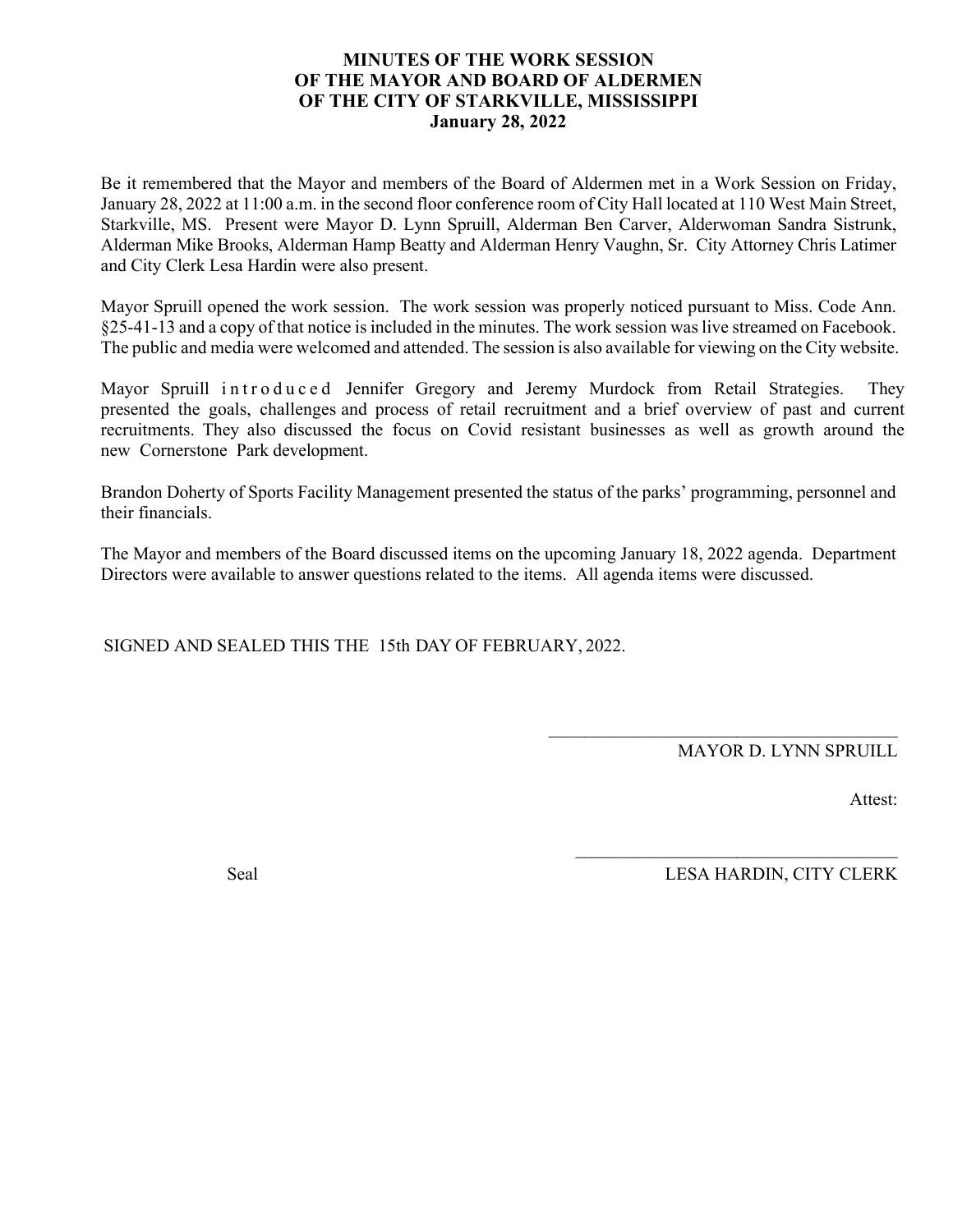

**WORK SESSION** 

### **CITY OF STARKVILLE, MISSISSIPPI JANUARY 28, 2022 11:00 a.m.**

#### **A. CALL THE MEETING TO ORDER**

- **B. PRESENTATION BY JENNIFER GREGORY AND JEREMY MURDOCK FROM RETAIL STRATEGIES FOR RETAIL RECRUITING WORK ON BEHALF OF THE CITY OF STARKVILLE**
- **C. PRESENTATION BY BRANDON DOHERTY ON THE STATUS OF SFM AND THE PARKS PROGRAMMING, PERSONNEL AND FINANCIALS.**
- **D. DISCUSSION OF THE AGENDA ITEMS FOR THE JANUARY 18, 2022, REGULAR MEETING OF THE BOARD OF ALDERMEN FOR THE CITY OF STARKVILLE.**
- **E. ADJOURN MEETING**